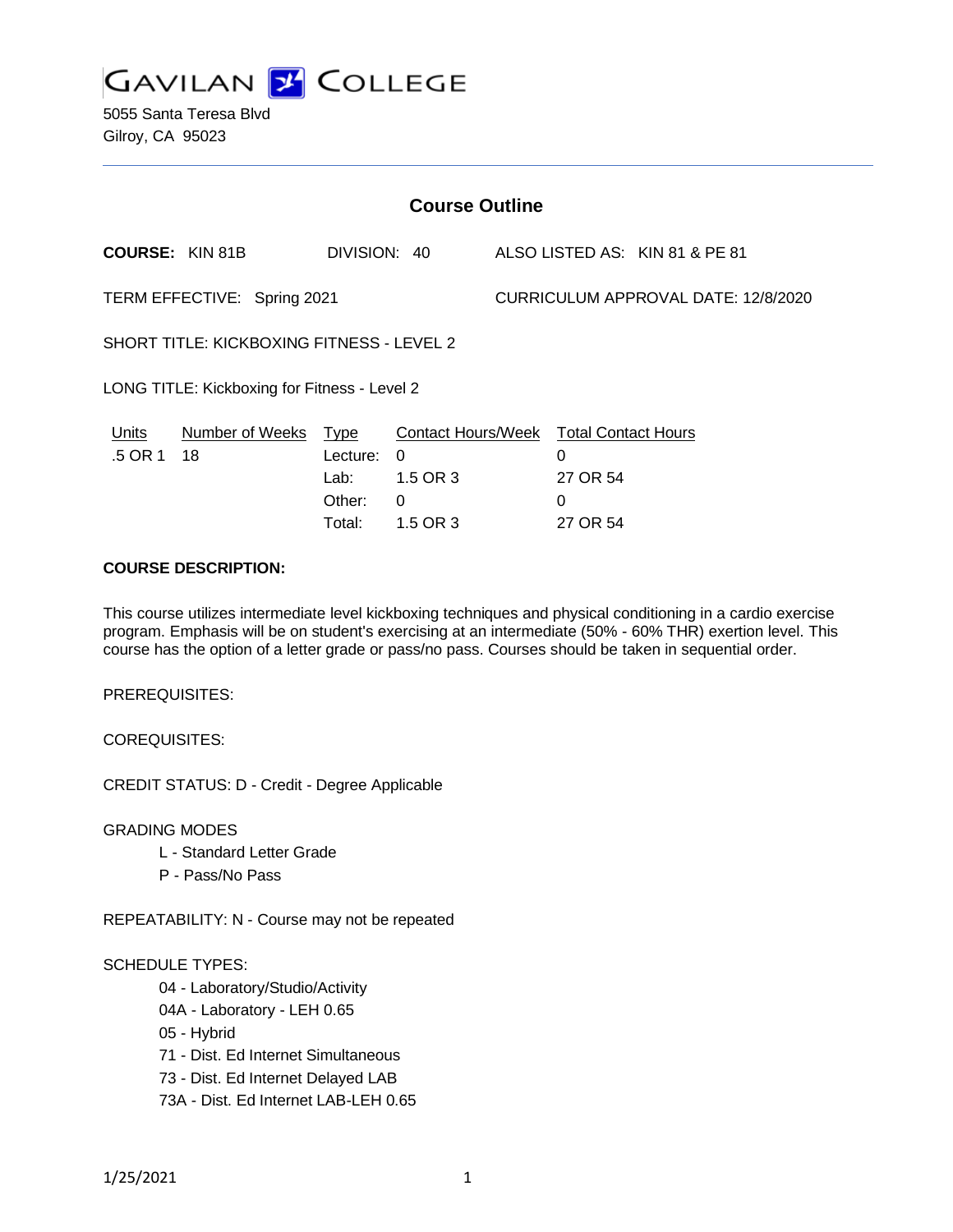# **STUDENT LEARNING OUTCOMES:**

1. Explain the four components that make up a complete fitness program and incorporate them in their kickboxing class workouts which will be at 50% - 60% of their THR.

Measure of assessment: written exam, oral exam, demonstration, pre and post testing

Year assessed, or planned year of assessment: 2017

Semester: Fall

2. Demonstrate at least four intermediate kickboxing punch combinations and at least three intermediate kickboxing kick combinations, utilizing both their dominate and non-dominate sides.

Measure of assessment: demonstration

Year assessed, or planned year of assessment: 2017

Semester: Fall

# **CONTENT, STUDENT PERFORMANCE OBJECTIVES, OUT-OF-CLASS ASSIGNMENTS**

### Curriculum Approval Date: 12/8/2020

### **DE MODIFICATION ONLY**

NOTE: The class format will include: warm-up, including flexibility training; aerobic training; kickboxing skills; and a cool-down. Hand weights and step boxes may be used for additional lower and upper body strength training and conditioning.

# 3 - 6 Hours

Content: Orientation of course requirements. Review material from level 1 - including the technique for the basic kickboxing punches and front and back kick, as well as how to take their pulse, the formula used to calculate their target heart rate, and what the "I" and "E" in the FITTE principle mean. Pre-testing to determine their current aerobic capacity.

Student Performance Objectives: Demonstrate the technique for the basic kickboxing punches and the front and the back kick. Calculate their target heart rate utilizing the Karvonen formula and participate in pretesting. Explain the "I" and "E" in the FITTE principle.

## 4.5 - 9 Hours

Content: Incorporate the use of the squat with a combination of punches. Perform combination workouts that include three or four punches with a kick while maintaining a workout rate that is 50% - 60% of their THR. Introduce upper body strength training exercises in the workout routine, including triceps push-ups. Incorporate cardio movement, such as the grapevine, with a combination of punches. Or a flurry of punches or speed bag at the beginning and/or end of various cardio movements. Review of the general principles of FITTE, followed by a discussion about the amount of "T" - time one should exercise.

Student Performance Objectives: Demonstrate the proper technique for a variety of combination punches and perform them with a variety of cardio movements. Monitor their THR to determine their exercise intensity. Explain the importance of the amount of "T"ime spent exercising.

#### 4.5 - 9 Hours

Content: Continue to review and practice the skills that have been covered in earlier classes. Workouts will include upper body combinations with a single kick or lower body combinations with a single punch, as well as cardio movement patterns. Emphasis will be on making sure students utilize both their right and left sides when performing punches and kicks.

Student Performance Objectives: Perform a variety of routines. Utilize both their dominate and nondominate sides when demonstrating punches and kicks.

#### 4.5 - 9 Hours

Content: Demonstration of the technique for the side kick. Workouts will incorporate the side kick into combination movements. Presentation on the components that make up a complete fitness program flexibility, muscular strength, muscular endurance, and cardio respiratory. Classes will include these components as a part of the cardio kickboxing workout routines.

Student Performance Objectives: Demonstrate the proper technique for the side kick, utilizing both their right and left leg. Describe and demonstrate the components that make up a complete fitness program. Participate in class workouts and utilize their target heart rate to determine their effort.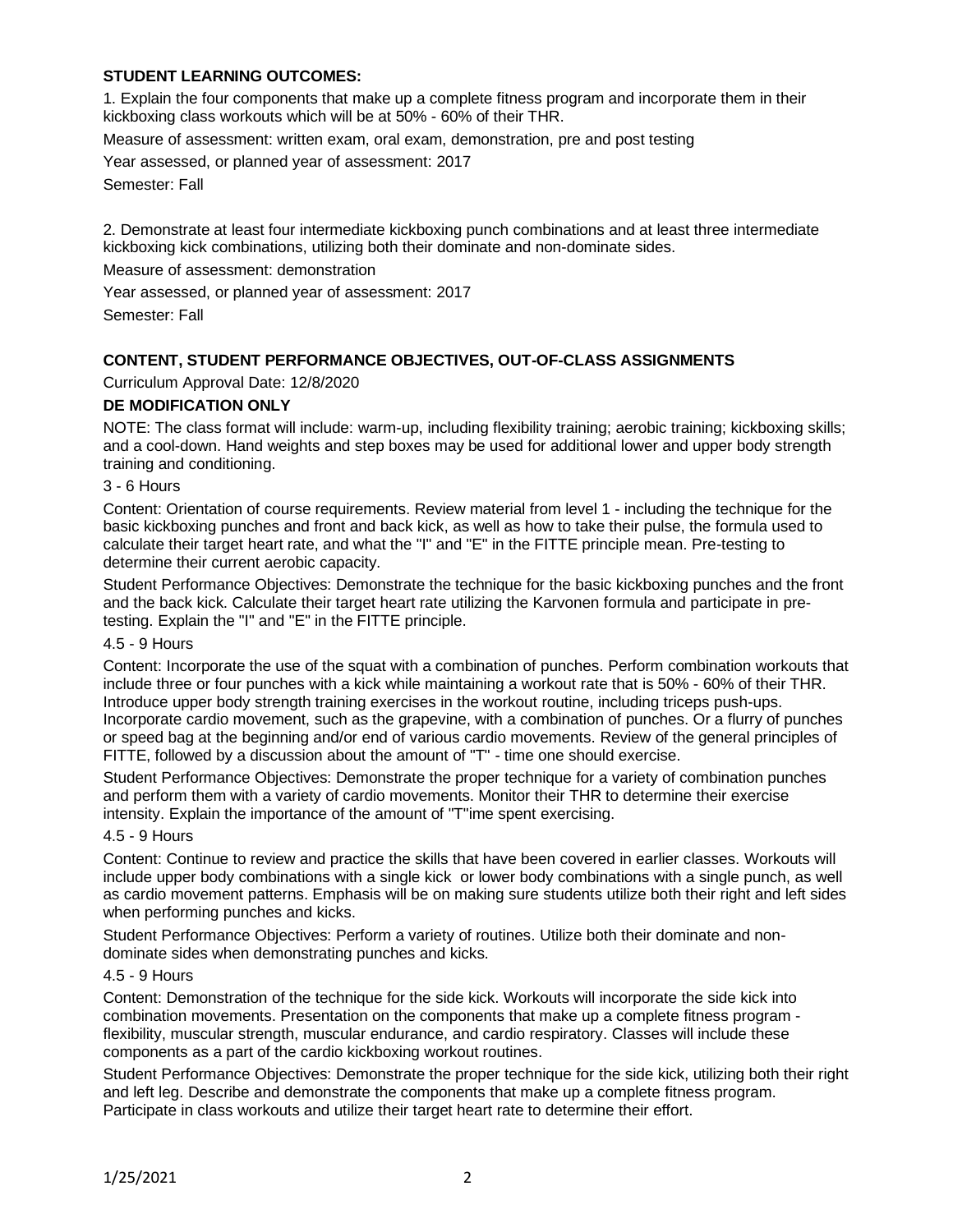## 3 - 6 Hours

Content: Continue to review and practice the intermediate kickboxing skills that have been presented in earlier classes and incorporate them in combination routines with cardio movement patterns. This may include the utilization of stations, step/kickboxing, and/or bag work.

Student Performance Objectives: Demonstrate at least five combination routines, including utilizing the side kick. Monitor their cardiovascular fitness through the use of their heart rate and maintain a workout rate that is 50% - 60% of their THR.

### 4.5 - 9 Hours

Content: Classes will continue to include a variety of flexibility, muscular strength, muscular endurance, and cardio respiratory kickboxing activities. Combination routines will incorporate a variety of intermediate kickboxing punches and kicks. Emphasis will be on utilizing both one's dominate and non-dominate sides.

Student Performance Objectives: Participate in instructor designed routines. Monitor their kickboxing cardiovascular fitness improvement through the use of their THR.

1.5 - 3 Hours

Content: Post-testing to evaluate each student's fitness level and kickboxing technique.

Student Performance Objectives: Complete post-testing.

2 Hours

Final

# **METHODS OF INSTRUCTION:**

Demonstration, guided practice, discussion

### **METHODS OF EVALUATION:**

Writing assignments

Percent of total grade: 0.00 %

If this is a degree applicable course, but substantial writing assignments are not appropriate, indicate reason: Course primarily involves skill demonstration or problem solving Problem-solving assignments Percent of total grade: 5.00 % Percent range of total grade: 5% to 10% Other: Calculating THR percentage. Skill demonstrations Percent of total grade: 20.00 % Percent range of total grade: 20% to 40% Demonstration Exams Objective examinations Percent of total grade: 10.00 % Percent range of total grade: 10% to 30% Completion Other methods of evaluation Percent of total grade: 40.00 % Percent range of total grade: 40% to 60% Student participation required.

# **REPRESENTATIVE TEXTBOOKS:**